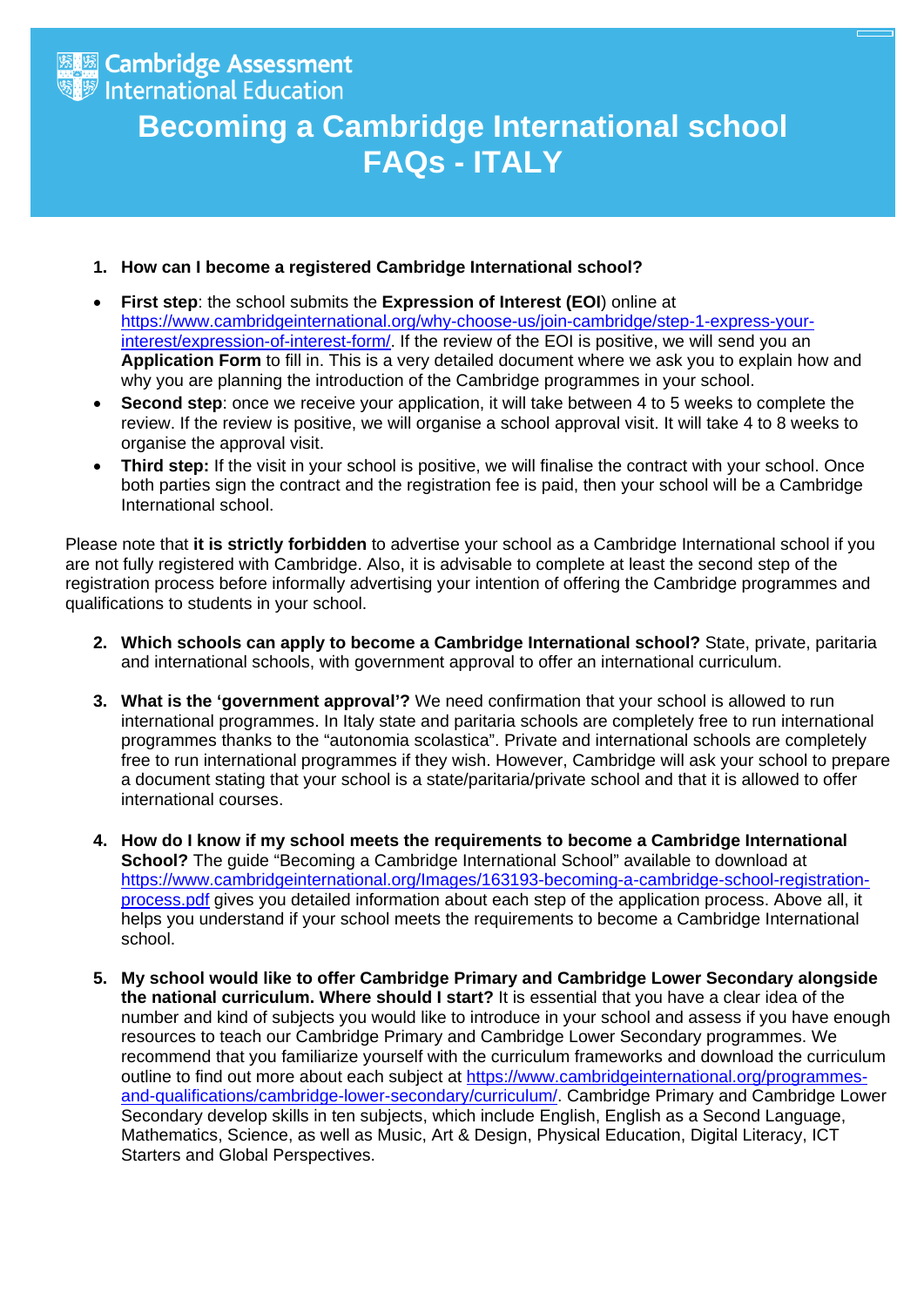- **6. My school would like to offer some of the Cambridge IGCSE and AS/A level subjects alongside with the national curriculum. Where should I start?** At this initial stage, it is important that you have a clear idea of the number and kind of subjects you would like to introduce in your school. It is also very important to assess whether your school has enough resources to implement the Cambridge IGCSEs or AS/A levels subjects alongside the national curriculum. It is essential to download from our website the syllabuses for each Cambridge IGCSE or AS/A level subject you are interested in. In the syllabus you will find all the information you need about the programme to teach, as well as the guidelines for assessment.
- **7. How many Cambridge IGCSE subjects we can offer?** There is no minimum or maximum. This will depend on the teaching resource available in your school and on the offer (*offerta formativa*) you are planning for your students. For Cambridge IGCSEs, there are over 70 subjects, which you can choose from in any combination. The most popular ones in Italy are English as a Second Language, Mathematics, Geography, Biology, Physics, Chemistry, Latin, and Global Perspectives.
- **8. Where can I find the syllabuses for the Cambridge IGCSEs and AS/A level?** They are published on the Cambridge website at [https://www.cambridgeinternational.org/programmes-and-qualifications/,](https://www.cambridgeinternational.org/programmes-and-qualifications/) alongside some learner guides for your students. Here you can also find the curriculum outlines for Cambridge Primary and Cambridge Lower Secondary.
- **9. What is a "Learner Guide"?** It is a guide designed for students to help them to prepare for the examinations. It is, however, very useful for teachers too.
- **10. Who is in charge of the implementation with the national curriculum?** The school will need to look at ways to implement the Cambridge programmes alongside the national curriculum. The guide "Implementing the Curriculum with Cambridge" available for download at [https://www.cambridgeinternational.org/Images/134557-implementing-the-curriculum-with](https://www.cambridgeinternational.org/Images/134557-implementing-the-curriculum-with-cambridge.pdf)[cambridge.pdf](https://www.cambridgeinternational.org/Images/134557-implementing-the-curriculum-with-cambridge.pdf) can help you with this. The school will also decide on the best teaching method, which will depend on your school's circumstances, including your resources, teaching staff and lesson timetables. If you feel that you need additional guidance in this area, we may be able to put you in touch with other schools in Italy that successfully use Cambridge programmes alongside the Italian national curriculum.
- **11. Are there Cambridge International schools we can contact in Italy?** You can find a list of our schools by using the "Find a Cambridge School" search tool at [https://www.cambridgeinternational.org/why-choose-us/find-a-cambridge-school/.](https://www.cambridgeinternational.org/why-choose-us/find-a-cambridge-school/)
- **12. Does Cambridge International supply native English-speaking teachers?** No, this is something that schools need to take care of. Cambridge expects that native speakers who are teaching our programmes will also be subject experts.
- **13. Do the native speakers need to have a degree in the subject they will teach?** We will leave it up to you to evaluate their CVs, but we would expect them to have evidence of a qualification in the subject.
- **14. Do Italian teachers who are also teaching the Cambridge programmes need to have an English qualification**? No. However, it is highly recommended that Italian teachers have at least a C1 level of English in order to teach the Cambridge programmes, but we will not ask for a certificate to verify this. If Italian teachers have a lower level of English, a native speaker, who has knowledge of the subject, can support them in the delivery of the subject. If they are interested in improving their English language, please visit the website of our sister organisation Cambridge Assessment English <https://www.cambridgeenglish.org/it/> or contact them directly at [infoitaly@cambridgeenglish.org.](mailto:infoitaly@cambridgeenglish.org)